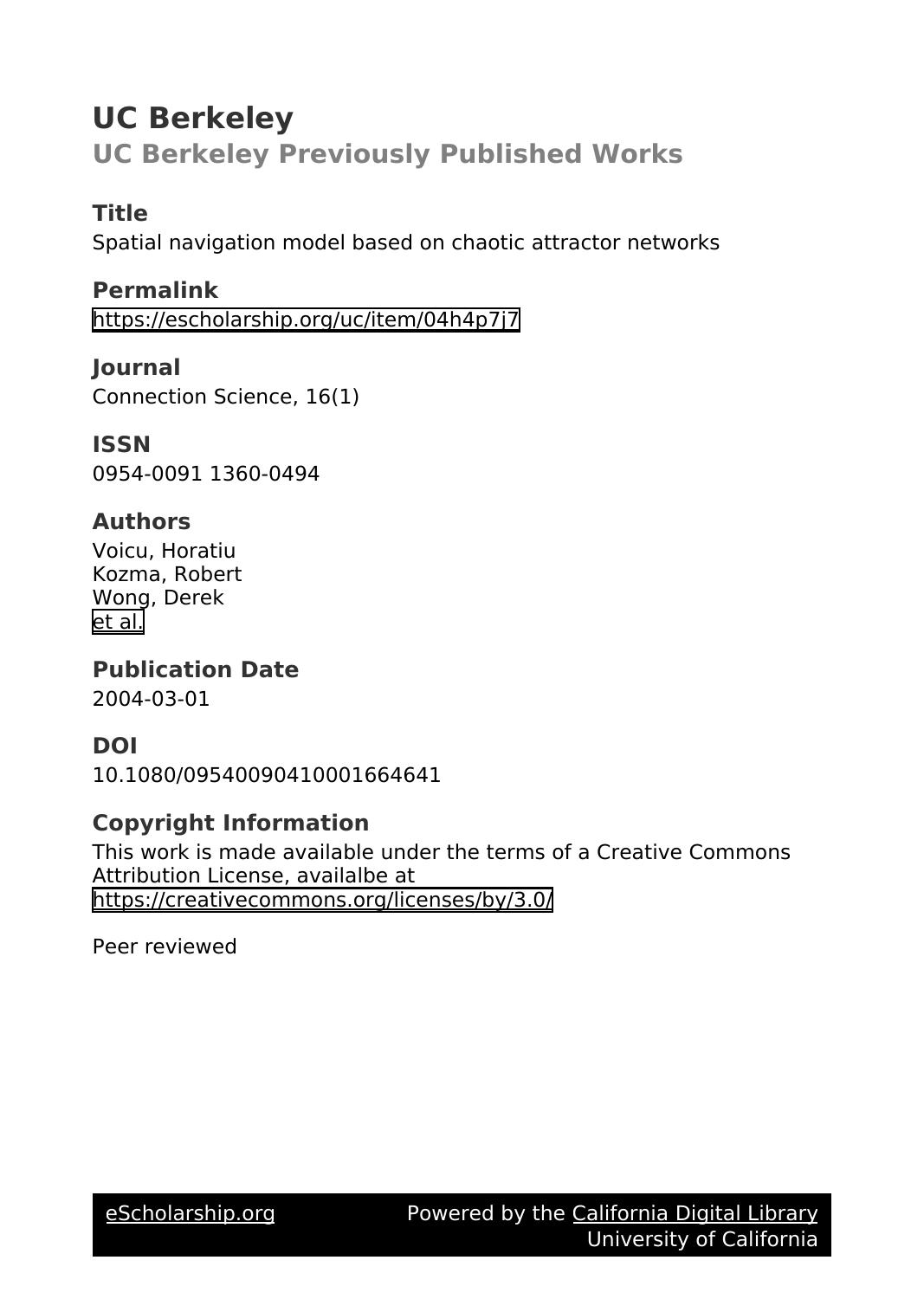This article was downloaded by: [University of Memphis] On: 12 April 2013, At: 10:21 Publisher: Taylor & Francis Informa Ltd Registered in England and Wales Registered Number: 1072954 Registered office: Mortimer House, 37-41 Mortimer Street, London W1T 3JH, UK



# **Connection Science**

Publication details, including instructions for authors and subscription information: <http://www.tandfonline.com/loi/ccos20>

# **Spatial navigation model based on chaotic attractor networks**

Horatiu Voicu <sup>a</sup> , Robert Kozma <sup>a</sup> , Derek Wong <sup>a</sup> & Walter J. Freeman<sup>b</sup>

<sup>a</sup> 373 Dunn Hall, Division of Computer Science, The University of Memphis, Memphis, TN, 38152, USA

<sup>b</sup> Division of Neurobiology, University of California at Berkeley, USA

Version of record first published: 12 May 2010.

**To cite this article:** Horatiu Voicu , Robert Kozma , Derek Wong & Walter J. Freeman (2004): Spatial navigation model based on chaotic attractor networks, Connection Science, 16:1, 1-19

**To link to this article:** <http://dx.doi.org/10.1080/09540090410001664641>

# PLEASE SCROLL DOWN FOR ARTICLE

Full terms and conditions of use: [http://www.tandfonline.com/page/terms-and](http://www.tandfonline.com/page/terms-and-conditions)[conditions](http://www.tandfonline.com/page/terms-and-conditions)

This article may be used for research, teaching, and private study purposes. Any substantial or systematic reproduction, redistribution, reselling, loan, sub-licensing, systematic supply, or distribution in any form to anyone is expressly forbidden.

The publisher does not give any warranty express or implied or make any representation that the contents will be complete or accurate or up to date. The accuracy of any instructions, formulae, and drug doses should be independently verified with primary sources. The publisher shall not be liable for any loss, actions, claims, proceedings, demand, or costs or damages whatsoever or howsoever caused arising directly or indirectly in connection with or arising out of the use of this material.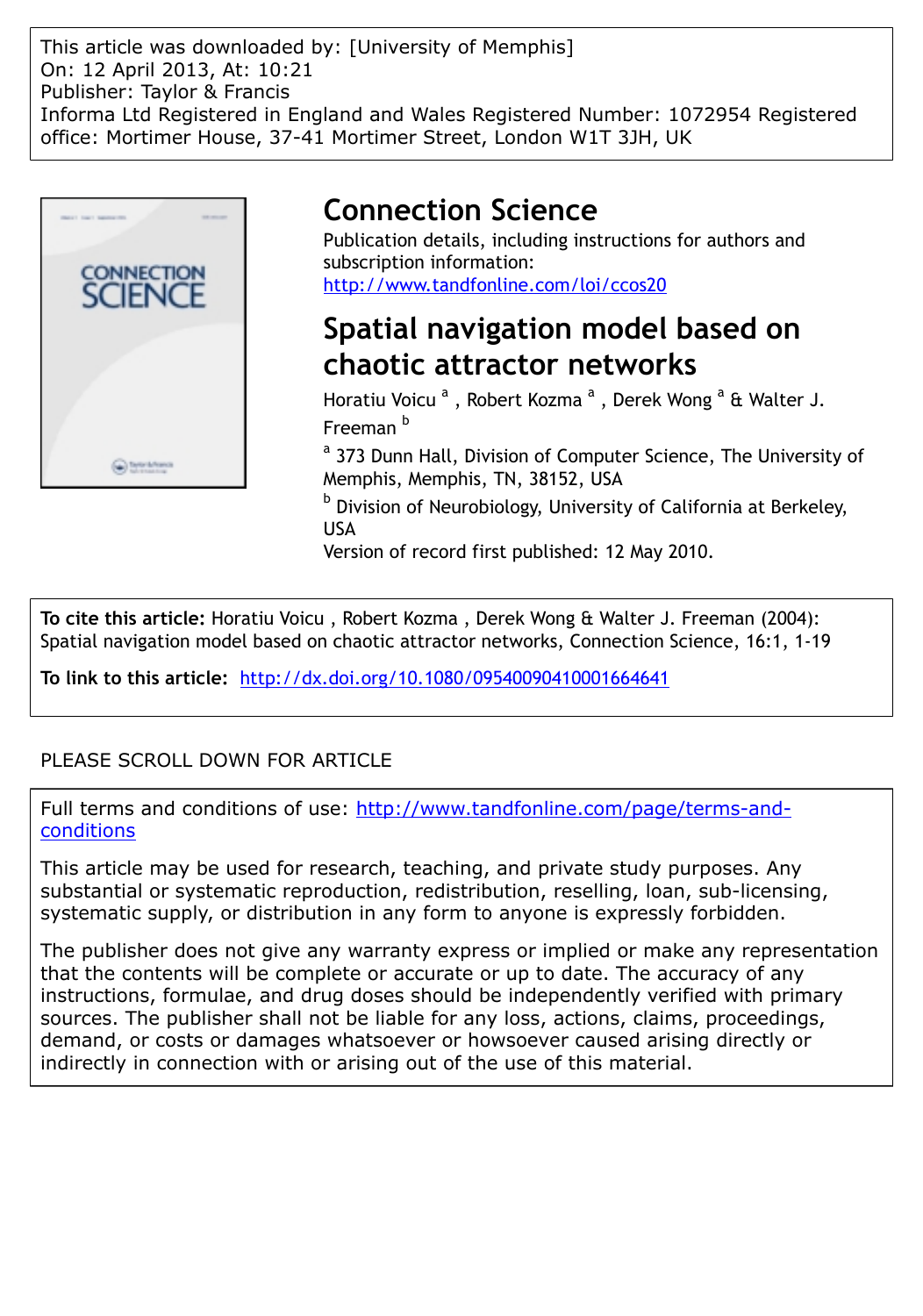

## Spatial navigation model based on chaotic attractor networks

Horatiu Voicu\*<sup>1</sup>, Robert Kozma\*, Derek Wong\* and Walter J. Freeman<sup>†</sup> \*373 Dunn Hall, Division of Computer Science, The University of Memphis, Memphis, TN 38152, USA email: hvoicu@memphis.edu tel: (901) 678-2320 fax: (919) 678-2480

<sup>†</sup>Division of Neurobiology, University of California at Berkeley, USA

Abstract. We present a model of spatial navigation based on the non-convergent dynamics of brain activity. The system includes a hippocampal module that processes global spatial information and a cortical module that deals with local sensory information. We test the model using several spatial navigation paradigms: goal finding, shortcutting and detouring. Computer simulations show that the performance of the agent qualitatively matches that of animals and related models. This new approach provides a novel interpretation of how the brain accomplishes spatial navigation.

Keywords: navigation, chaotic dynamics.

#### 1. Introduction

In recent years significant efforts have been focused on building computational models of animal navigation. Goal finding, shortcutting, detouring, exploration and cognitive mapping are just a few of the navigational tasks that are used to test models of navigation. These models take different approaches in describing how animals perform important navigational tasks.

One approach is to build models that do not take into account the brain regions involved in spatial navigation (Kuipers 1978, Cartwright and Collett 1987, Cheng 1989, Levenick 1991, Chown et al. 1995, Trullier et al. 1997, Reid and Staddon 1998, Voicu and Schmajuk 2001, 2002). These models produce real time behaviour that is compared with animal performance in a given task.

Another biologically inspired approach is to create models that take into account the architecture of the brain regions involved in navigation without aiming to reproduce neuronal activity (Schmajuk and Thieme 1992, Bachelder and Waxman 1994, Benhamou et al. 1995, Samsonovich and McNaughton 1997). Also, these models produce real time behaviour that is compared with animal performance.

 $1$  Corresponding author.

Connection Science ISSN 0954-0091 print/ISSN 1360-0494 online © 2004 Taylor & Francis Ltd http://www.tandf.co.uk/journals DOI: 10.1080/09540090410001664641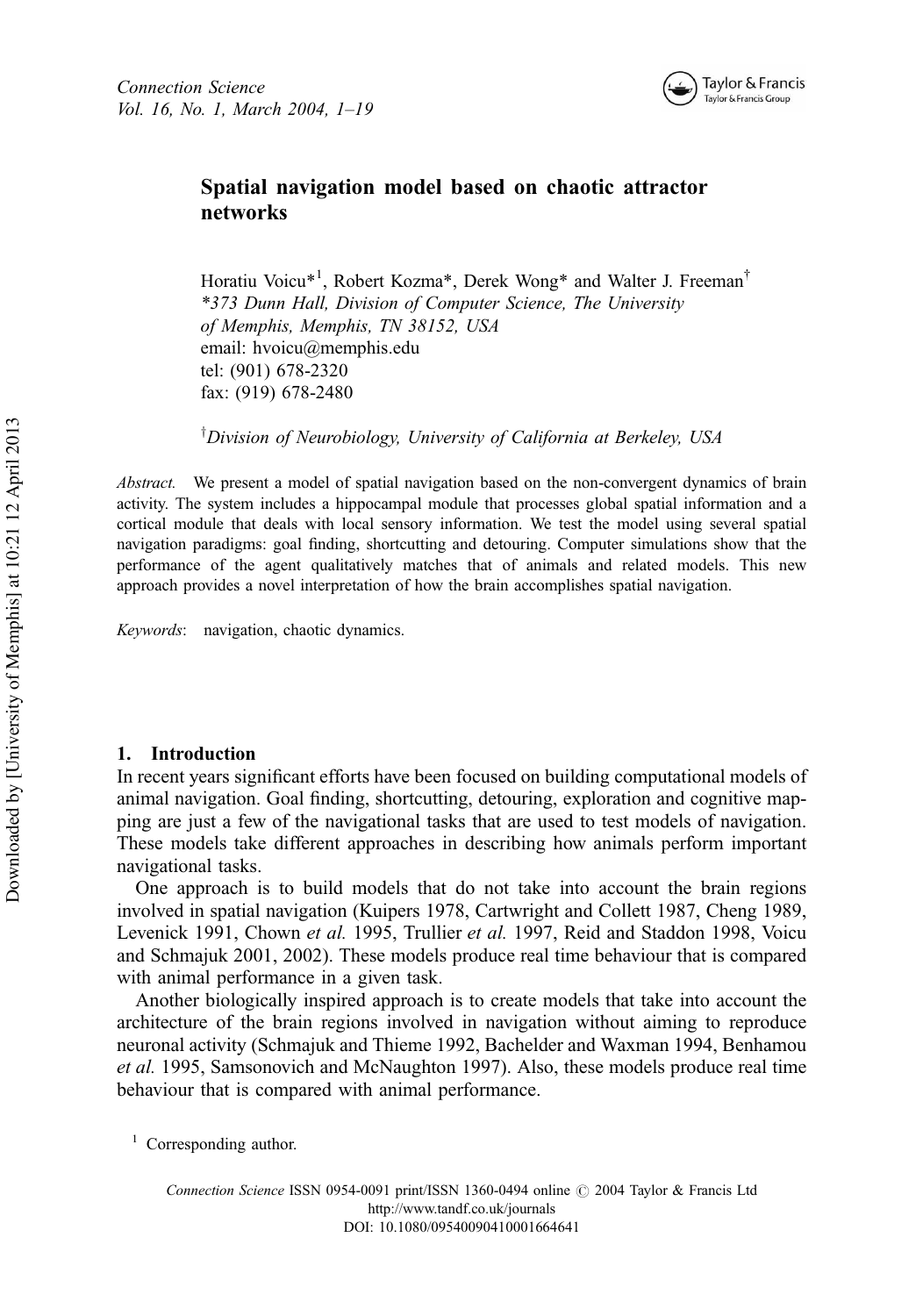Still another approach is to create computational models of the brain regions involved in navigation that reproduce the experimental findings related to neuronal activity in the brain (Wilkie and Palfrey 1987, Burgess et al. 1994, Arleo and Gerstner 2000, Hasselmo et al. 2002). Owing to the high level of detail in reproducing the parts of the brain involved in navigation, the behavioural analysis includes simple navigational tasks.

Our approach is motivated by experimental findings related to activity patterns of population of neurons, and since it does not aim to reproduce neuronal activity it fits in the second category mentioned above. However, within this category there is an important aspect that differentiates our model from the others. Unlike other models, ours is based on experimental findings related to the mesoscopic dynamics of brain activity (Freeman 2000). Mesoscopic dynamics occur at the level of the brain at which the electroencephalogram (EEG) is measured. At this level, the sampled signals are the result of the positive and negative feedback interactions between populations of neurons. Freeman (1975) proposed a mathematical model that captures the dynamics of these cell assemblies based on brain data measured in the olfactory bulb. The impulse response was used to identify the parameters of a second-order linear differential equation that describes the behaviour of neuronal populations. Based on this simple model, which simulates the dynamics of cell assemblies, Freeman proposed a hierarchy of models (K0, KI, KII and KIII) that have the capacity to show aperiodic behaviour similar to that found in the EEG (Freeman *et al.* 1997) and can be used to perform robust pattern recognition of noisy and variable data (Kozma and Freeman 2001). This paper expands the KIII-based method for the problem of spatial navigation (Kozma and Freeman, 2003).

The model of navigation that we propose in this paper describes the activity of the hippocampus and the cortex by using two KIII systems. As in other approaches, we assume that while the hippocampus processes information related to global landmarks, the cortex deals with information received from the close vicinity of the simulated organism. We mention points of contact between our approach and others as we develop our navigation model which takes advantage of the non-convergent dynamics of the KIII models.

We first describe the model and illustrate how different modules operate during spatial navigation. Then, we go on to show how the model performs in several spatial navigation tasks such as goal finding, multiple T-maze, detour finding and goal finding in a Marslike environment. We conclude by comparing our model and its performance with other similar approaches.

#### 2. Components of the K sets

The K sets (K0, KI, KII and KIII) represent a family of models of increasing complexity which initially were developed to model the function of the olfactory bulb and now are used to model various functions of the brain. K0 is the elementary building block that represents a population of neurons. Its behaviour is described by a second-order linear differential equation:

$$
ab\frac{d^2p_i(t)}{d^2t} + (a+b)\frac{dp_i(t)}{dt} + p_i(t) = f_i(t),
$$
\n(1)

where a and b represent time constants,  $p_i$  represents the internal state of the unit i and  $f_i$ represents the input signal, which is a weighted sum of the  $Q_i$  signals from other units:

$$
f_i(t) = \sum_j w_{ij} Q_i(t).
$$
 (2)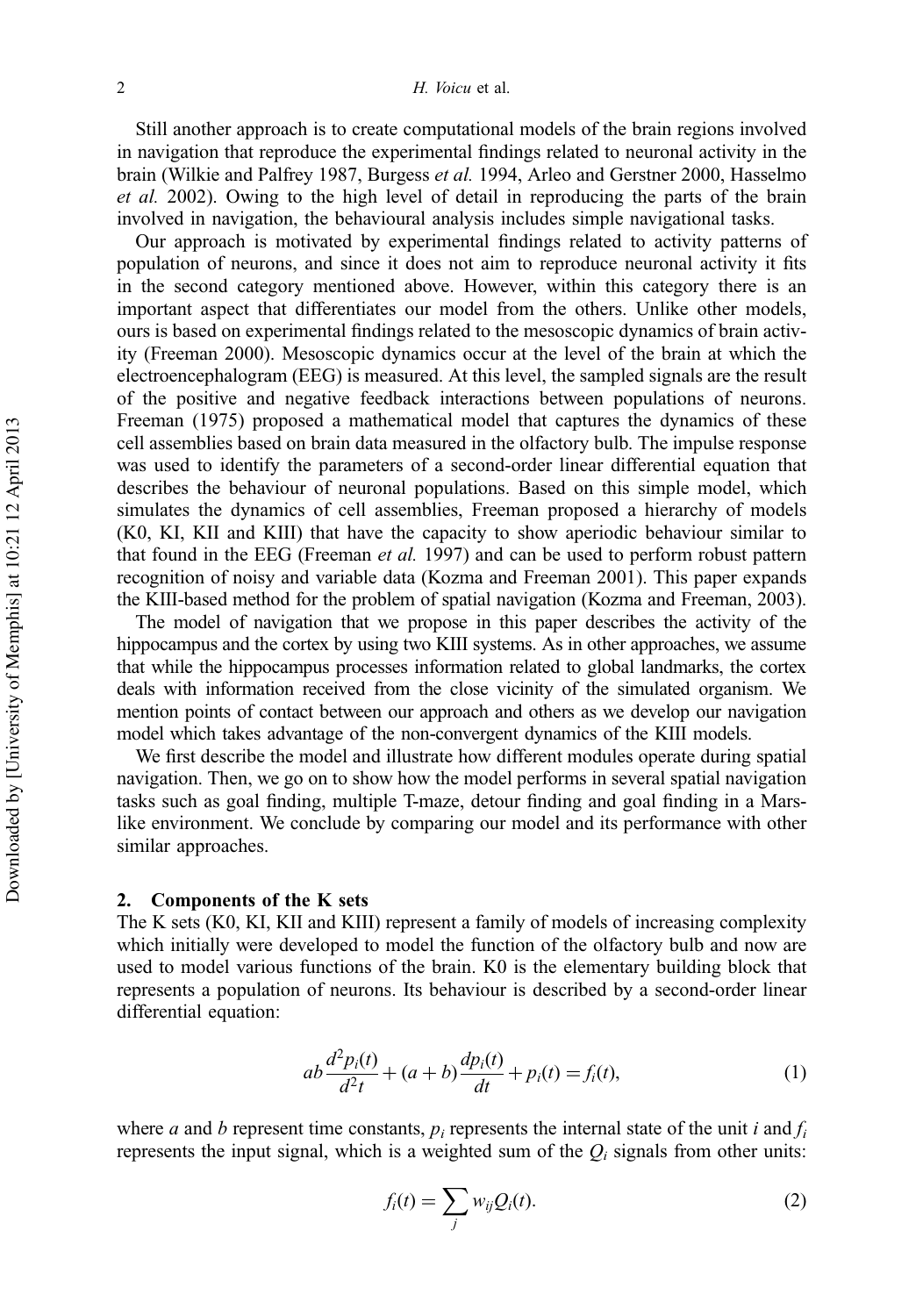

Figure 1. Diagram of the KII model. It contains two excitatory (white circles) and two inhibitory (grey circles) K0 units. The signed arrows denote positive or negative connections.

The activation function  $Q_i$  is an asymmetric sigmoid. Its shape was determined experimentally (Freeman 1975).

$$
Q(x) = Q_m * (1 - e^{-1/Q_m(e^x - 1)}),
$$
\n(3)

where  $Q_m$  represents the slope of the sigmoid.

KI contains two K0 units that are linked using either excitatory (i.e. positive) or inhibitory (i.e. negative) connections. As shown in figure 1, KII is a double layer of excitatory and inhibitory KI units. Given a set of carefully chosen parameters and connection weights, this system can maintain oscillatory behaviour by itself or once it is perturbed from a stable state (see figure 2). The parameters of the model used in the simulations are described in the Appendix.

Figure 3 shows the diagram of a KIII model which includes three layers linked by feed-forward and feedback connections. Each layer has multiple KII sets, connected by lateral weights between corresponding nodes. Owing to its KII modules that oscillate at different frequencies, the KIII model is able to show aperiodic oscillations of the nature found in the EEG signal (see figure 4). Unlike KO, KI and KII, KIII includes a Hebbian learning mechanism that allows KIII to perform pattern recognition and classification (Freeman et al. 1997). A calculation of the Lyapunov exponent (Wolf et al. 1985)



Figure 2. Oscillatory behaviour shown by the four nodes in a KII system.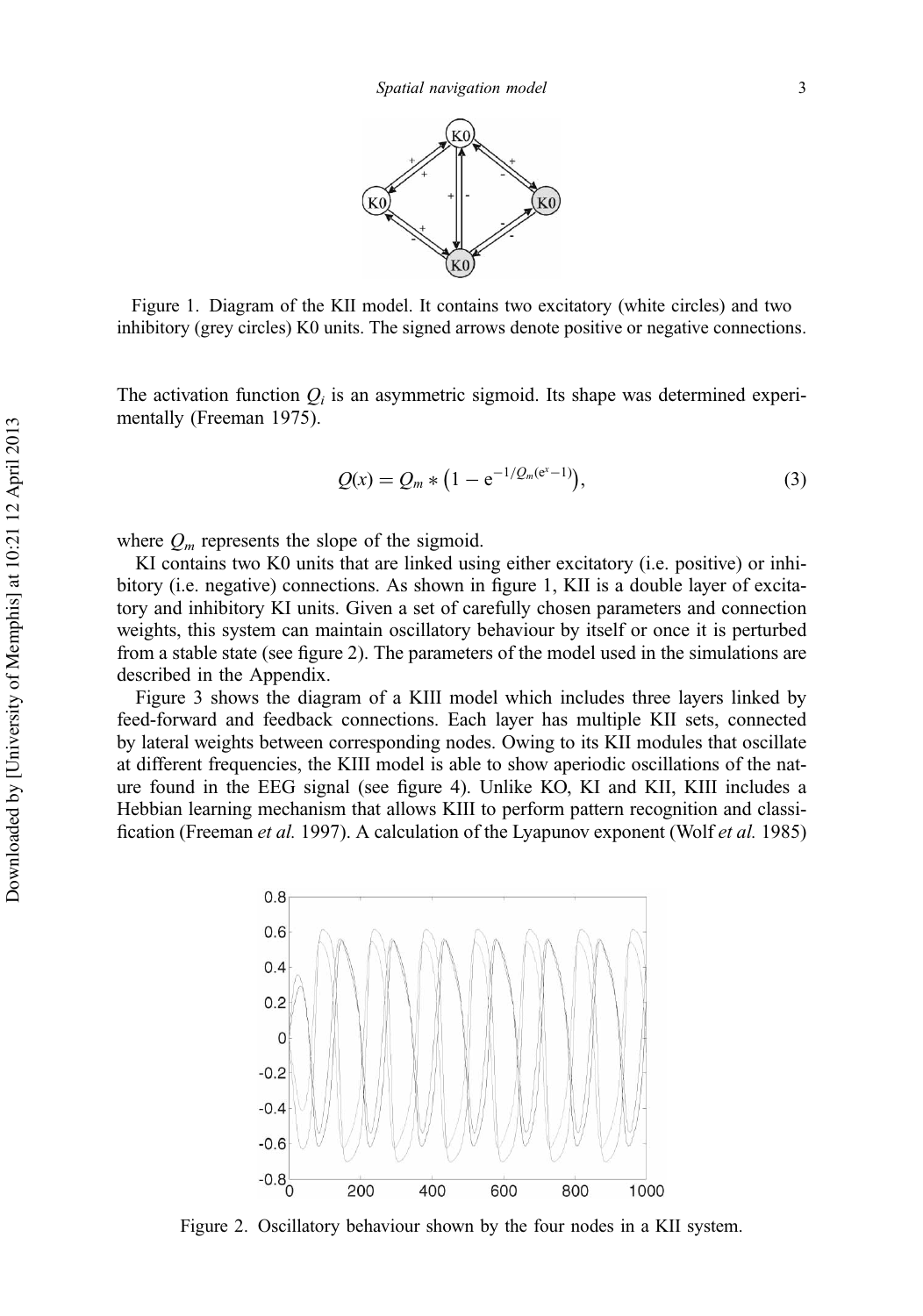

Figure 3. Diagram of KIII model with three layers of KII units. The signed arrows denote positive or negative connections.

of the time-series generated by the KIII model shows a strictly positive exponent. This is an indication that the KIII system produces chaotic activity.

### 3. Model of navigation using chaotic attractor networks

Figure 5 shows the diagram of the model of spatial navigation. The system comprises a high-level sensory module which gathers information about distances and angles to known landmarks in the environment. A place recognition system uses this information to make associations between places and actions. The model also contains a low-level sensory module which provides information about obstacles that are relatively close to the agent. A pattern recognition system processes this information, identifies shapes of obstacles and sends the appropriate motor command that avoids collision with the obstacle. Motor commands that come from the pattern recognition system have priority over commands sent by the place recognition module.

## 3.1. Space representation

First we want to make the distinction between the representation of the simulated space and the internal representation of space that the agent uses for navigation. The representation of the simulated space is a  $20 \times 20$  grid which allows the agent to perceive the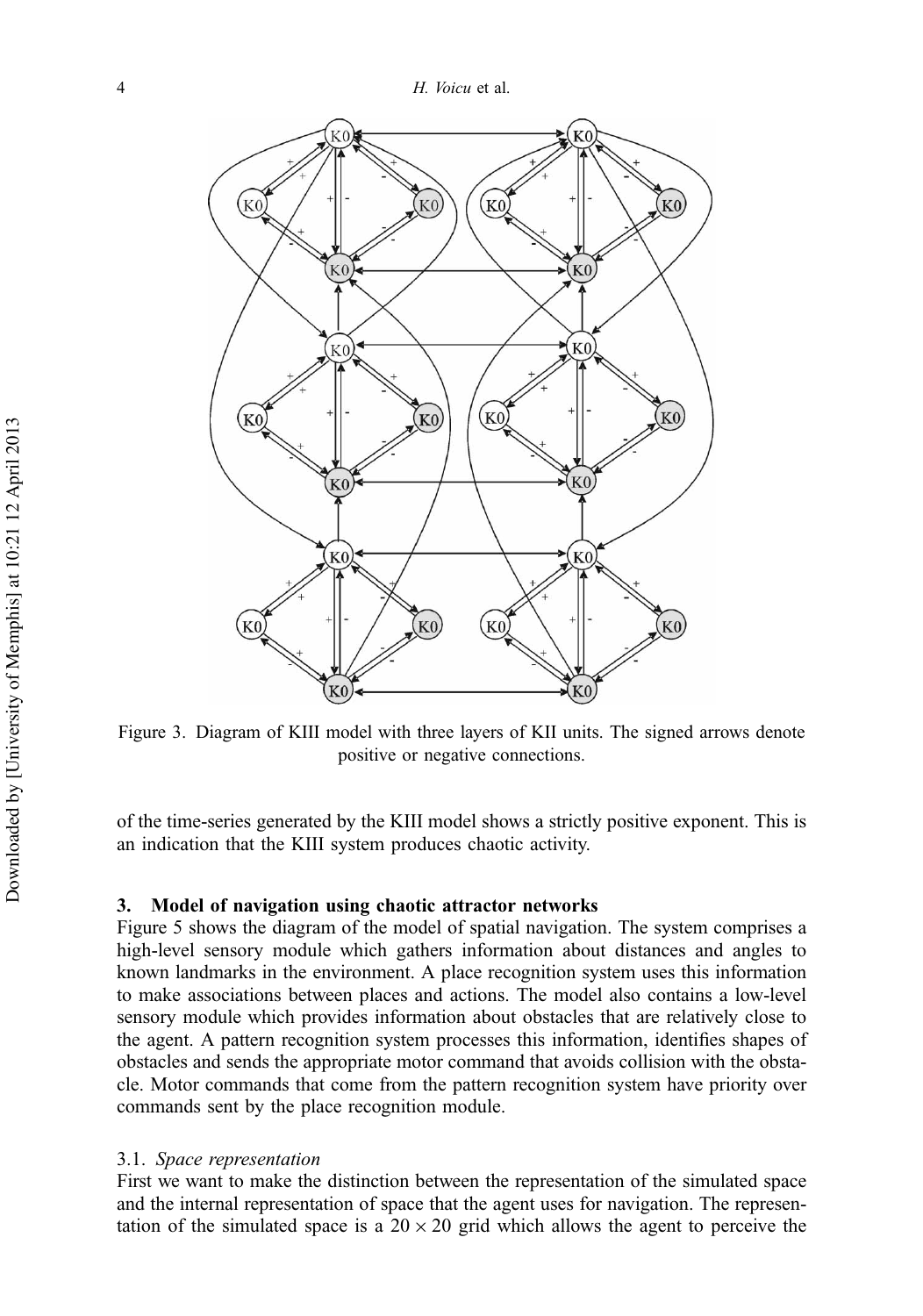

Figure 4. Activation of different nodes in the KIII system. (a) State space of two units in the third layer of KIII. It contains the basal activity overlapped with the memory wings. (b) Activation of one unit in the second layer of KIII. (c) Activation of one unit in the third layer of KIII. (d) Activation of one unit in the first layer of KIII.

environment from 400 different locations. At any instance in time, the robot can choose the next move from one of the four direct neighbours of the current grid position. For simplicity, in our computer simulations we use a grid to model the environment. However, this does not restrict the applicability of the model. Any continuous twodimensional environment can also be used.

Unlike the simulated surroundings, the internal representation of space that the agent builds and uses for navigation is not discrete since the sensory acquisition and the internal dynamics are continuous. The term internal spatial representation might not be appropriate in this context since it usually denotes a representation that does not change dynamically in a static environment.

#### 3.2. High-level sensory information

We assume that we have a reliable and robust localization system that provides distances and angles from the current position of the agent to three known landmarks in the environment (see figure 6). This can be achieved by a combination of dead-reckoning (Monte Carlo localization (Rofer and Jungel 2003), Kalman filtering (Balakrishnan et al. 1999)) and global positioning system using vision or radio signals. The information delivered to the place recognition system contains the current sensory image  $(L_{d1}, L_{a1}, L_{d2}, L_{a2}, L_{d3},$  $L_{a3}$ ) and the most recent nine images.  $L_{di}$  represents the distance to landmark i and  $L_{ai}$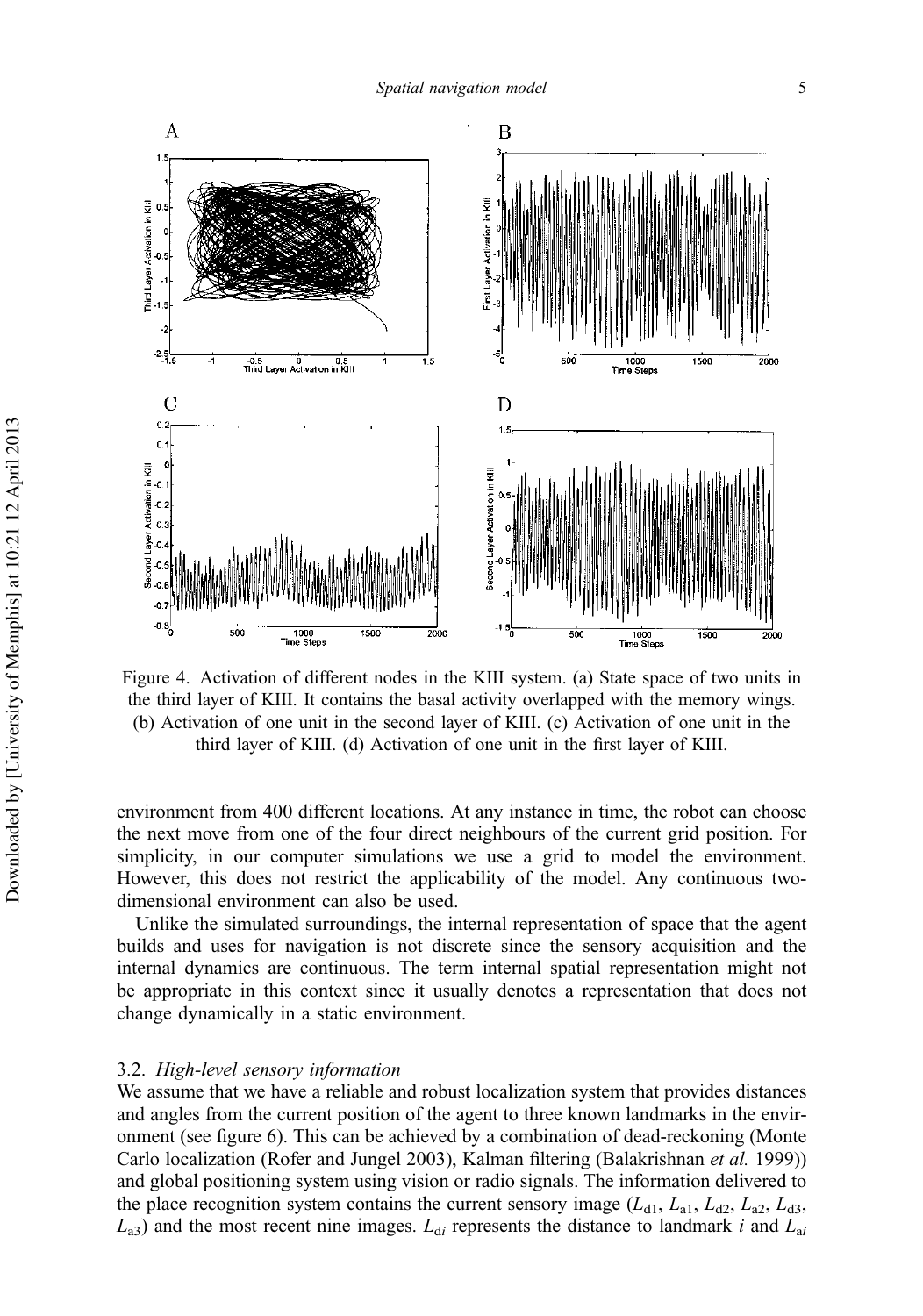

Figure 5. A system for spatial exploration and navigation. Block diagram of the model showing the modules for global (high level) and local (low level) navigation.

represents the angle formed by the line that contains the agent and landmark  $i$  and the horizontal line of the grid. The place recognition system receives 60 ( $= 10 \times 6$ ) input values. The size of the memory for the sensory information, in this case nine, was determined empirically and was chosen so that KIII would provide robust classification.

#### 3.3. Low-level sensory information

The low-level sensory information provides readings from eight sensors that the agent can use to scan for obstacles at a distance twice the size of the grid cell (see figure 7). The sensors are oriented in the following directions: N, NE, E, SE, S, SW, W and NW. The information delivered to the pattern recognition system contains the current sensory image  $(S_1, S_2, S_3, S_4, S_5, S_6, S_7, S_8)$  and the most recent 14 images. The number of inputs received by the pattern recognition systems is 120 ( $= 15 \times 8$ ). The size of the memory



Figure 6. High-level sensory information. Outline of collecting orientation information with respect to three given landmarks (black circles) located in the environment.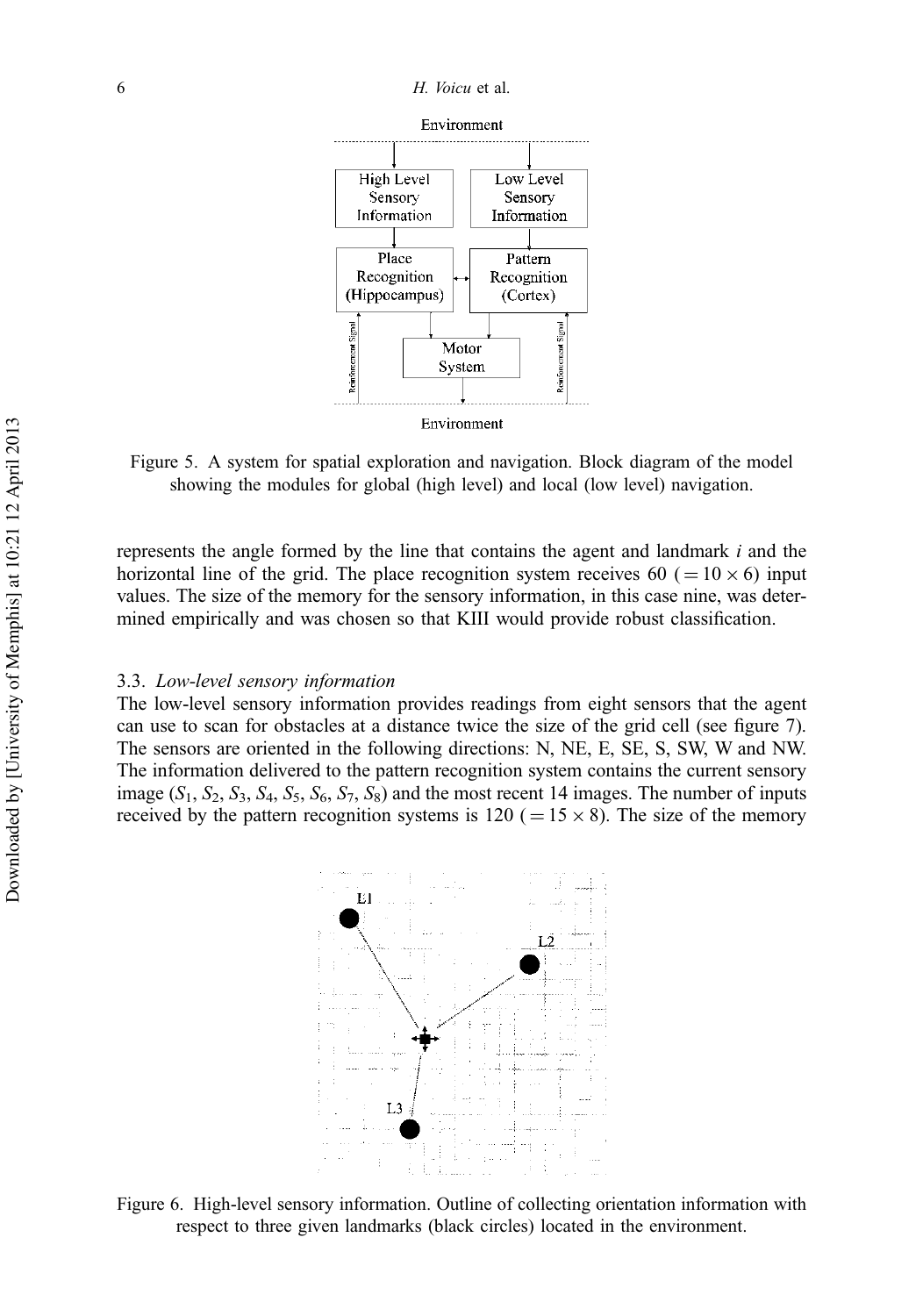

Figure 7. Local sensory information. Squares in broken lines represent places to be explored. An obstacle occupies three adjacent places (1, 4 and 6). Grey ellipse represents the agent. Lines represent distance sensors.

for the sensory information, in this case 14, was determined empirically and was chosen so that KIII would provide robust classification.

### 3.4. The hippocampal and cortical modules

The operation of the hippocampal and cortical modules can be described as follows. In the absence of stimuli each module is in a high dimensional state of spatially coherent basal activity (see figure  $4(a)$ ), which is described by an aperiodic (chaotic) global attractor. In response to external stimuli, the module can be kicked off the basal state into a local memory wing (see figure 4(a)). This wing is usually of much smaller dimension than the basal state. It shows coherent and spatially patterned amplitude-modulated (AM) fluctuations. The system resides in the localized wing for the duration of the stimuli then it returns to the basal state. This is a temporal burst process that is repeated every few hundred milliseconds (Freeman 2000). The system is able to store information in the sequence of AM patterns during a burst. When used to classify linearly non-separable patterns, the system performs as well as multi-layer feed-forward neural network-based classifiers (Kozma and Freeman 2001). KIII compares favourably with these methods, especially regarding robustness and noise-tolerance of the pattern recognition.

In the model, several types of learning rules have been used simultaneously, including habituation, Hebbian learning and global stability control (Kozma and Freeman 2001). All these learning methods exist in a subtle balance and their relative importance changes at various stages of the memory process.

In our model, Hebbian learning is applied to modify the lateral connections between the excitatory nodes of the cortical and hippocampal KII layers. We design the following learning cycle. We show a given pattern to the system for a duration of 100 ms, which corresponds to the period of the theta cycle in rats, when sensory inputs are perceived. This is followed by a period of 100 ms without input pattern, corresponding to a resting part of the sensory cycle. After the 100 ms resting period, a new pattern is shown, and the whole cycle is repeated. We use Hebbian learning in combination with reinforcement. Learning occurs if the system receives positive or negative reinforcement. This approach corresponds to rewarding or penalizing the animal depending on its response to the environmental information.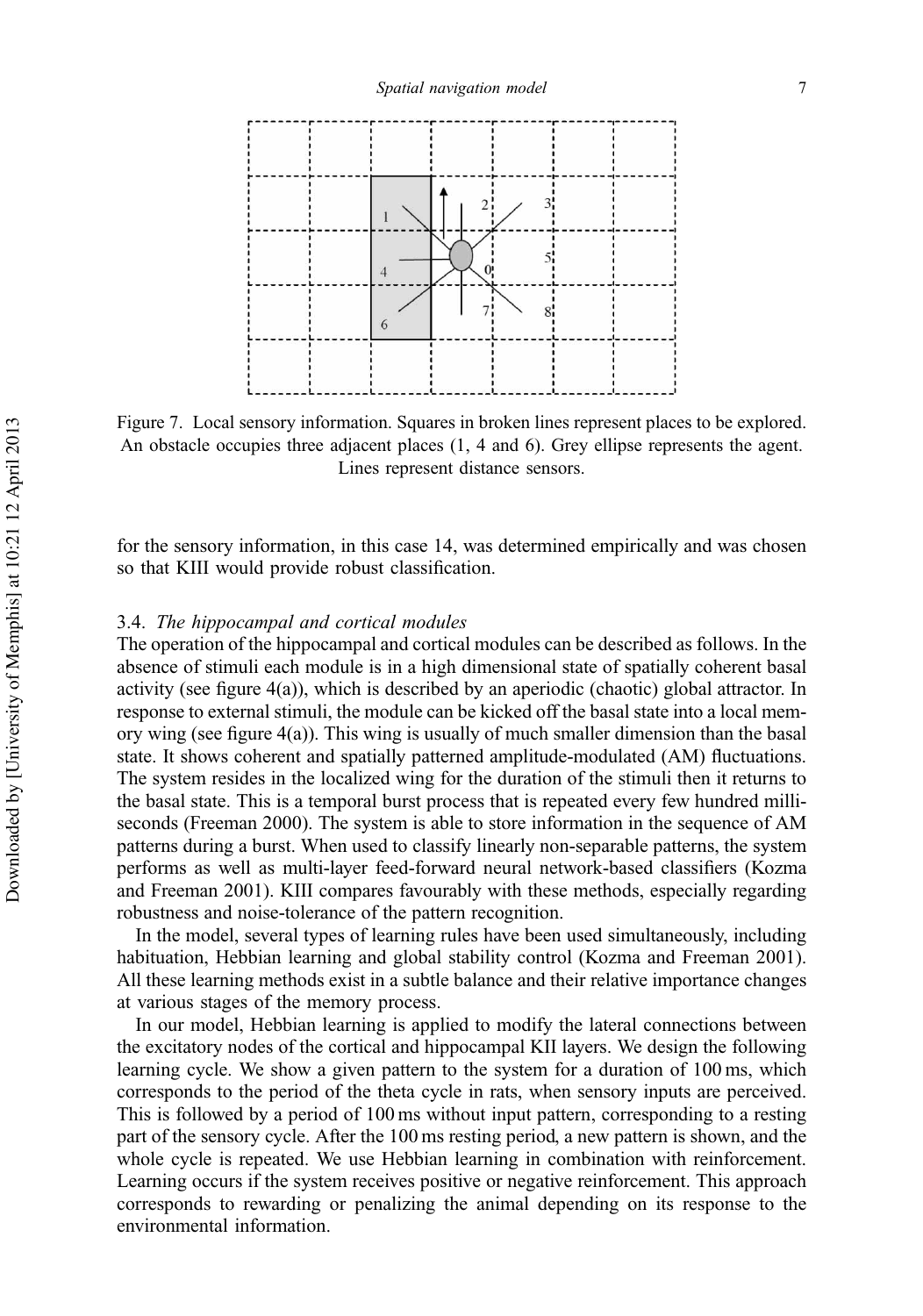### 3.5. Motor system

We assume that the motor system executes the commands received from the pattern and place recognition systems. No learning mechanism is included.

## 4. Computer simulations

We present computer simulations that illustrate how the model performs in five spatial navigation tasks.

## 4.1. Goal finding in an open environment

In this paradigm, animals learn to find a goal position which can be perceived only from close proximity. External landmarks are available and the environment does not contain obstacles.

4.1.1. Experimental data. Many studies report that animals that use contextual or local cues are able to find a hidden escape platform in a water pool. This is known as the Morris water maze paradigm (Morris 1981, Morris et al. 1982). One popular version of the Morris water maze paradigm is as follows. At the beginning of each training trial, animals are placed in a random position in the water pool and allowed to explore the maze until they find the hidden platform. Animals are left on the platform for a few seconds. If they do not find the platform then they are placed on the platform for a couple of seconds before the trial is completed. As illustrated in figure 8, animals demonstrate the ability to learn the position of the hidden platform.

4.1.2. Simulated results. In the simulated version of the Morris water maze paradigm, the agent learns to find a goal position while it randomly moves in an environment (see figure 9). At each step the agent receives positive reinforcement if the next position is closer to the goal. This is equivalent to the reinforcement the animal receives once it finds the platform or when it is placed on the platform by the experimenter.



Figure 8. Mean latency to find the goal position for training and testing trials. Adapted from Morris et al. (1982).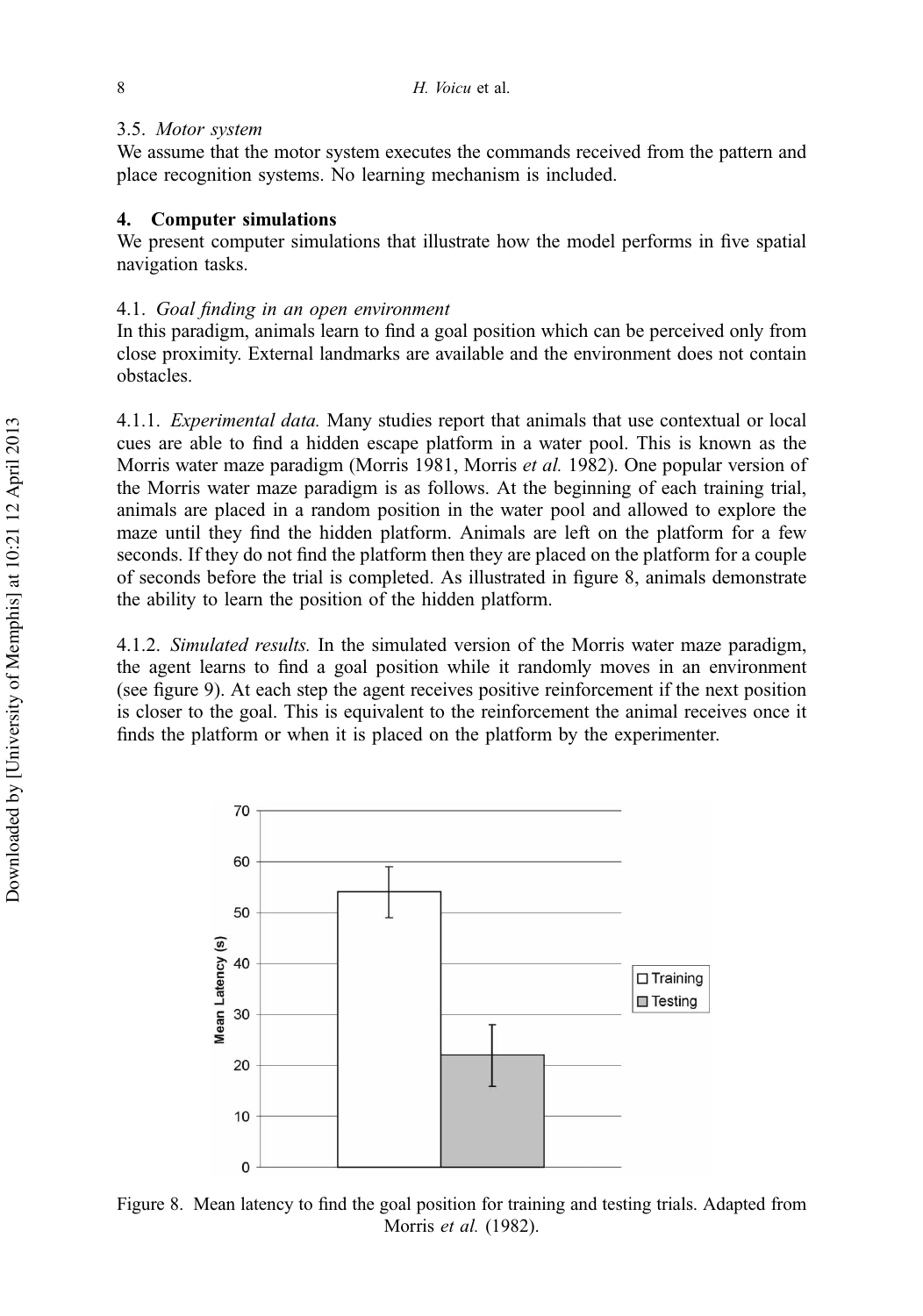

Figure 9. Random exploration of the environment in the hippocampal navigation model. The agent starts in the four corners of the environment and explores it randomly. The agent does not need to explore completely the environment in order to learn the position of the goal.

Figure 10 shows the trajectories of the robot after the learning trials. Since the agent does not have a mechanism to recognize goals it keeps moving in the vicinity of the goal.

#### 4.2. Shortcut experiment

Using an open field (see figure 11), Chapuis (1988) rewarded dogs after moving them from a start point to a first goal location, back and forth, and then from the same start position to a second goal, again back and forth. He showed that on the test trial, when placed at the start point, the animals would go first to the closest rewarded location and then would shortcut through unexplored territory to the second rewarded location. Similarly, in order to minimize the total distance travelled to retrieve hidden pieces of



Figure 10. Goal-oriented navigation using the hippocampal KIII model. The simulated organism reaches the goal from different starting positions: (a) upper left corner; and (b) lower left corner.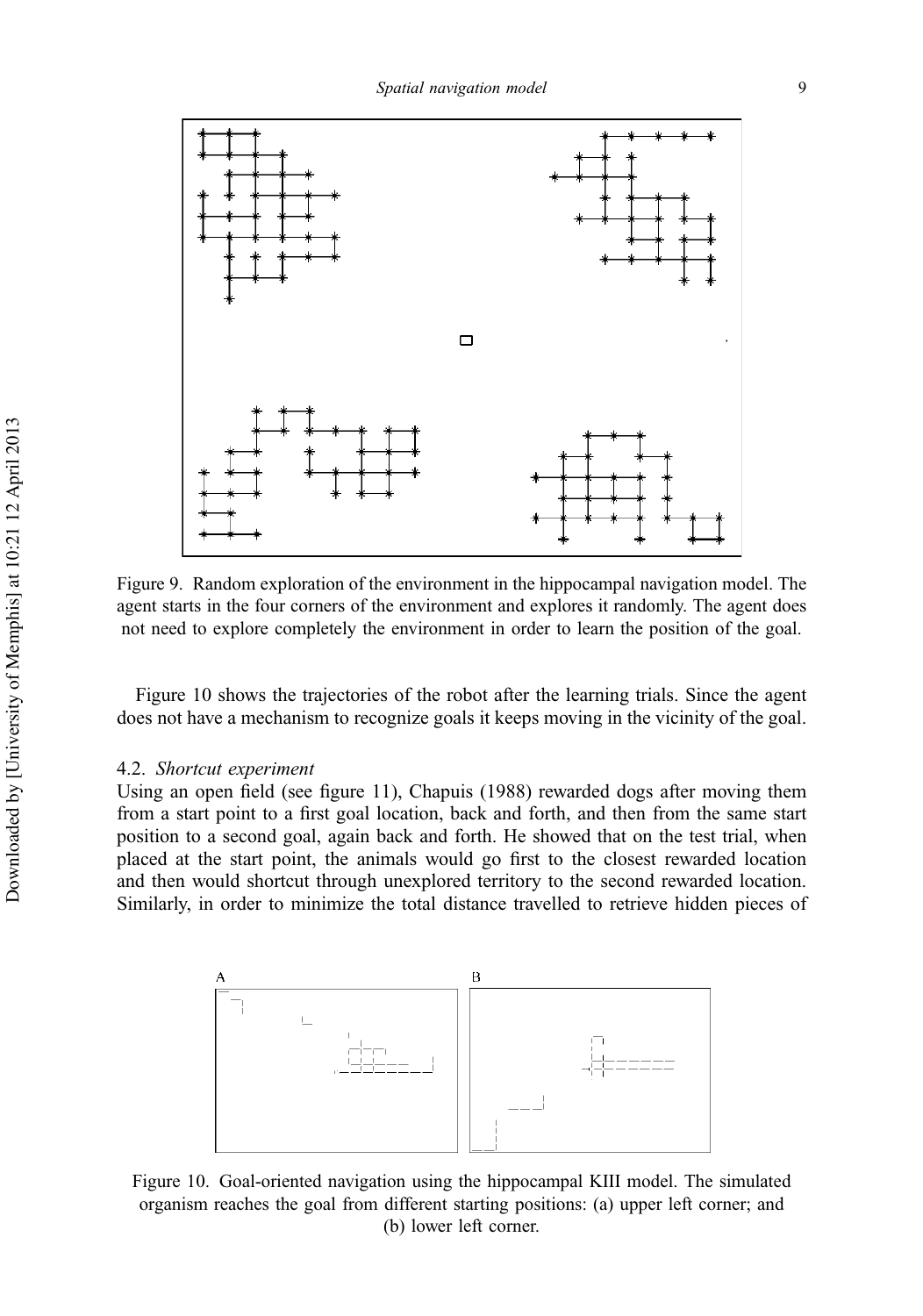10 H. Voicu et al.



Figure 11. The experimenter led the dogs on the path CA-AC-CB-BC to show that food was located at place A and place B (left). Then, during the test trial (middle and right), the dogs were left to retrieve the food. Once they reached place A they shortcut directly to place B. Adapted from Chapuis (1988).

food, chimpanzees and vervet monkeys use a least-distance strategy, as described, respectively, by Menzel (1973) and Cramer and Gallistel (1997).

We simulated Chapuis's paradigm by assuming two hippocampal modules that were reinforced separately for two different goal locations (see figure 12(a)). First, the simulated animal learns the position of two goal locations while it randomly moves in the environment. While one of the hippocampal modules is reinforced for the first goal location the other is reinforced for the second goal. On the test trial (figure 12) when placed at the start point, we let the simulated animal navigate by activating the first hippocampal module. Once the simulated animal reaches the first goal location we activate the second hippocampal module, which makes it reach the second goal location. Thus, as in the experimental study, the simulated animal takes a shortcut from the first goal location to the second one.

#### 4.3. Detour experiment

In this paradigm, animals show the ability to avoid obstacles placed on a path to the goal that has been experienced before. The environment contains obstacles and external landmarks or cues.



Figure 12. Test trial for the shortcut experiment. The agent moves from the start location to the first goal while the first hippocampal module is active and then once the first goal is reached it shortcuts to the second goal while the second hippocampal module is active. In this case we assume that the agent can detect the proximity of the goals.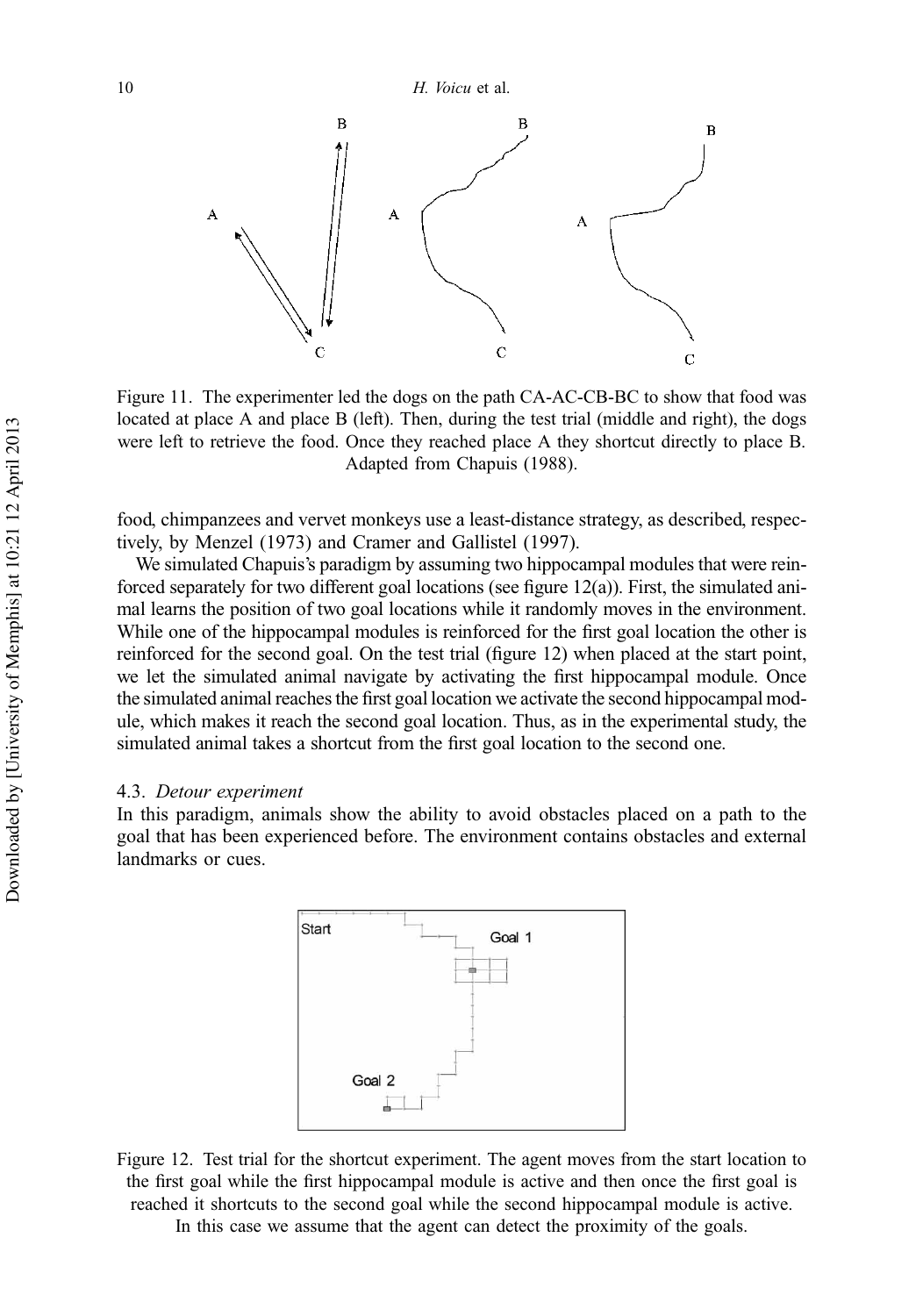

Figure 13. Random exploration of obstacles in the environment. The agent explores the environment and learns to avoid getting trapped in the inside corner of the obstacle. The effect of learning is shown in figure 14.

4.3.1. Experimental data. Many observational and experimental studies (Santschi 1913, Dennis 1929, Tolman 1932, Thorpe 1950, Schmidt et al. 1992, Zeil and Layne 2002) have shown that animals are able to perform detours. For example, Dennis (1929) showed that blind rats are able to manoeuvre around an obstacle placed on a previously visited path to the goal location. Tolman (1932) showed that rats are able to avoid or escape U-shaped barriers placed in-between the start and goal locations.



Figure 14. Trajectories after learning in cortical KIII of avoidance of being trapped in a corner position.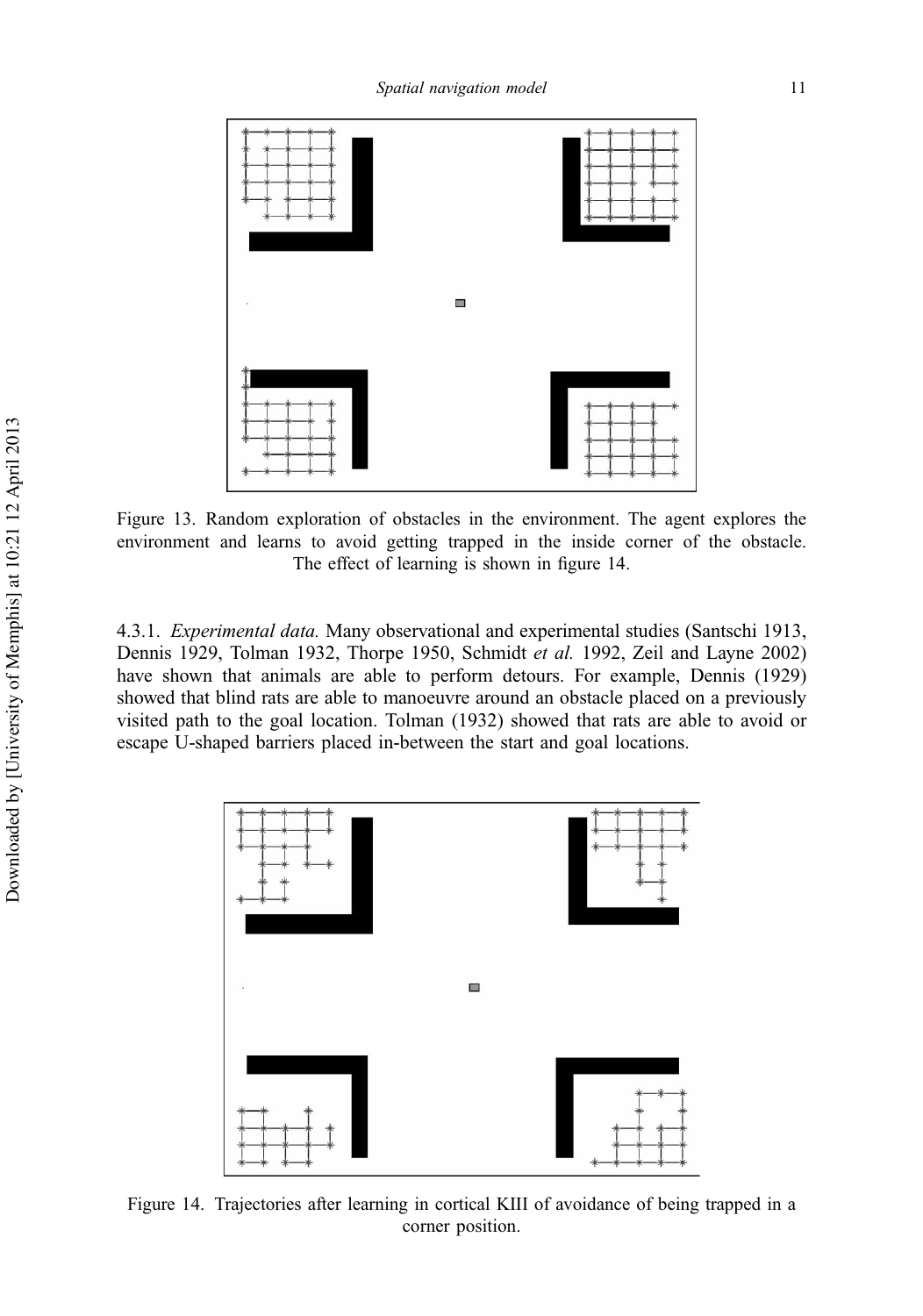

Figure 15. Obstacle avoidance and goal finding. After learning the goal position (hippocampal module) and obstacle avoidance (cortical module) the agent is able to circumvent obstacles placed on the path to the goal position.

4.3.2. Simulated results. Our simulations show that the agent performs detours by learning and recognizing different shapes of obstacles that need to be avoided while navigating towards the goal. The pattern recognition module is reinforced to send the appropriate motor commands that avoid collision.

Unlike the landmark-based navigation where the simulated robot explores an open environment, the navigation using a limited sensory horizon takes place in a setting that contains obstacles. As shown in figure 13, during random exploration the agent learns to avoid obstacles. During one trial the agent starts in one corner chosen at random and performs 50 steps before starting another trial. In this particular setting only the cortical module is trained. The environment does not contain a goal location.



Figure 16. Two levels where good and bad moves are counted. Level 1, black squares; level 2, black circles. Thin lines represent the grid and thick lines represent the obstacle.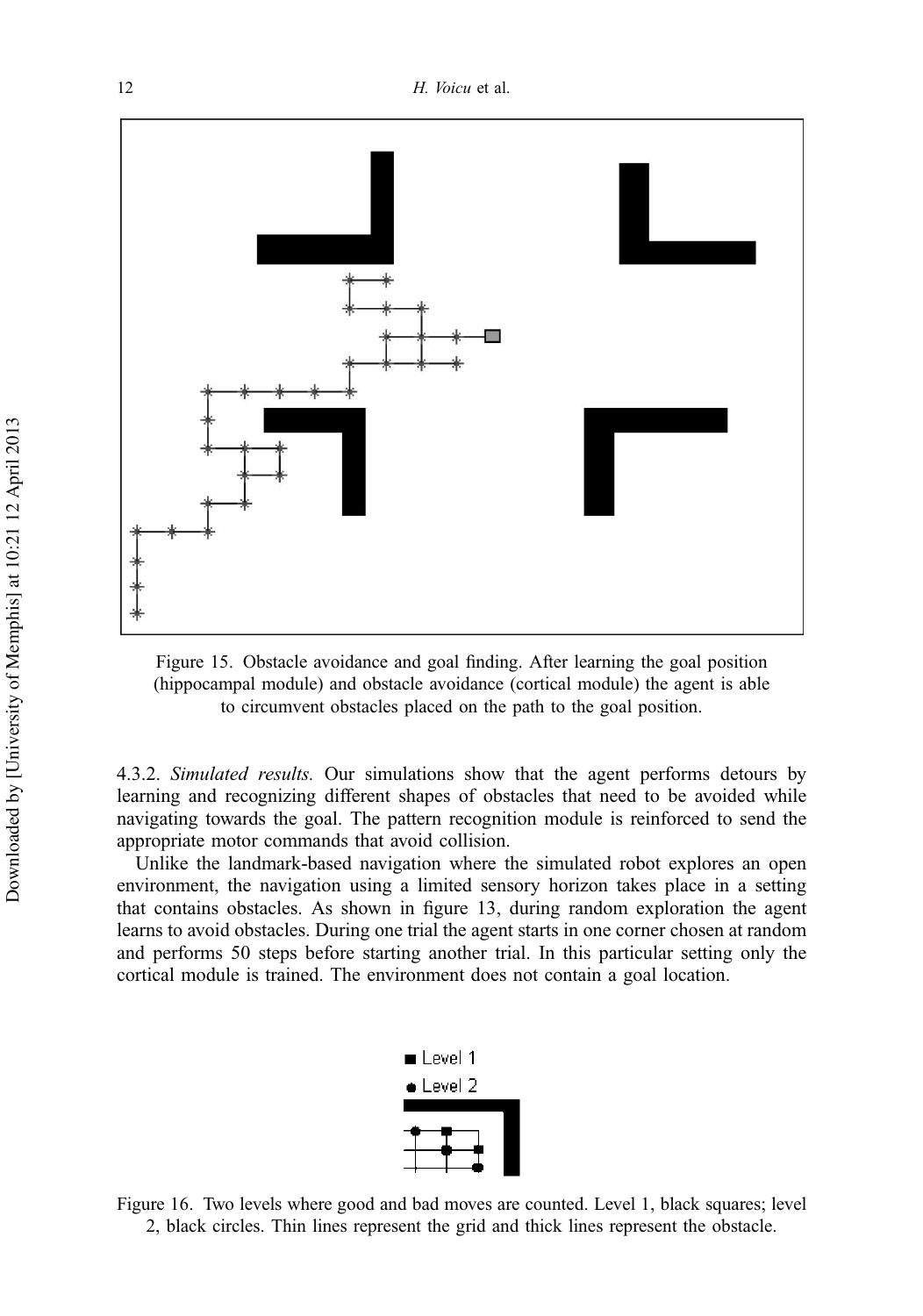| Good moves/bad moves | Random | 1 grid | 2 grid | 3 grid |
|----------------------|--------|--------|--------|--------|
|                      | walk   | memory | memory | memory |
| Level 1:             | 1.5    | 2.56   | 3.09   | 3.50   |
| Level 2:             |        | 1.56   | 1.58   | 1.63   |

Table 1. Ratio of good and bad moves for different sizes of the sensory horizon.

Figure 14 shows the trajectory of the agent after it has learned to avoid obstacles. At this stage the agent does not reach the corner of the obstacle. When, in addition, the agent is trained to reach the goal, it does so in an efficient manner by avoiding the obstacles in-between the start and the goal location (see figure 15). This behaviour is produced by the co-operation of the hippocampal and cortical modules, with the cortical one having priority whenever an obstacle is detected.

We measured the optimality of the trajectories generated during navigation by calculating the ratio of good and bad moves. While a good move is defined as a step towards the goal, a bad move is defined as a step away from the goal. The good and bad moves are measured at two levels as shown in figure 16 for different sizes of the sensory horizon. Table 1 presents the results for different sizes of the sensory horizon. As the size of the sensory horizon increases the ratio of good and bad moves also increases. Since the number of good moves becomes larger than the number of bad moves, as shown in table 1, we conclude that the simulated animal learns obstacle avoidance.

#### 4.4. Multiple T-maze

Experimental studies show that animals are able to navigate in very complicated mazes. For example, Blodgett (1929) showed that rats are able to solve the multiple T-maze after several days of training. In his study, food-deprived rats received one trial a day. They were placed in the start box (place 1, see figure 17) and retrieved after reaching the goal box (place 19) where food was located. After receiving one trial a day for several days, the number of bad moves (error score) used to reach the goal decreased significantly (see figure 18).

### 4.5. Simulated results

We simulated the multiple T-maze paradigm by placing the agent in the maze and giving it positive reinforcement whenever it moved towards the goal location. As shown in figure 19, the agent demonstrates a significant improvement after five trials compared



Figure 17. Multiple T-maze used by Blodgett. Place 1 represents the starting location and place 19 represents the goal location.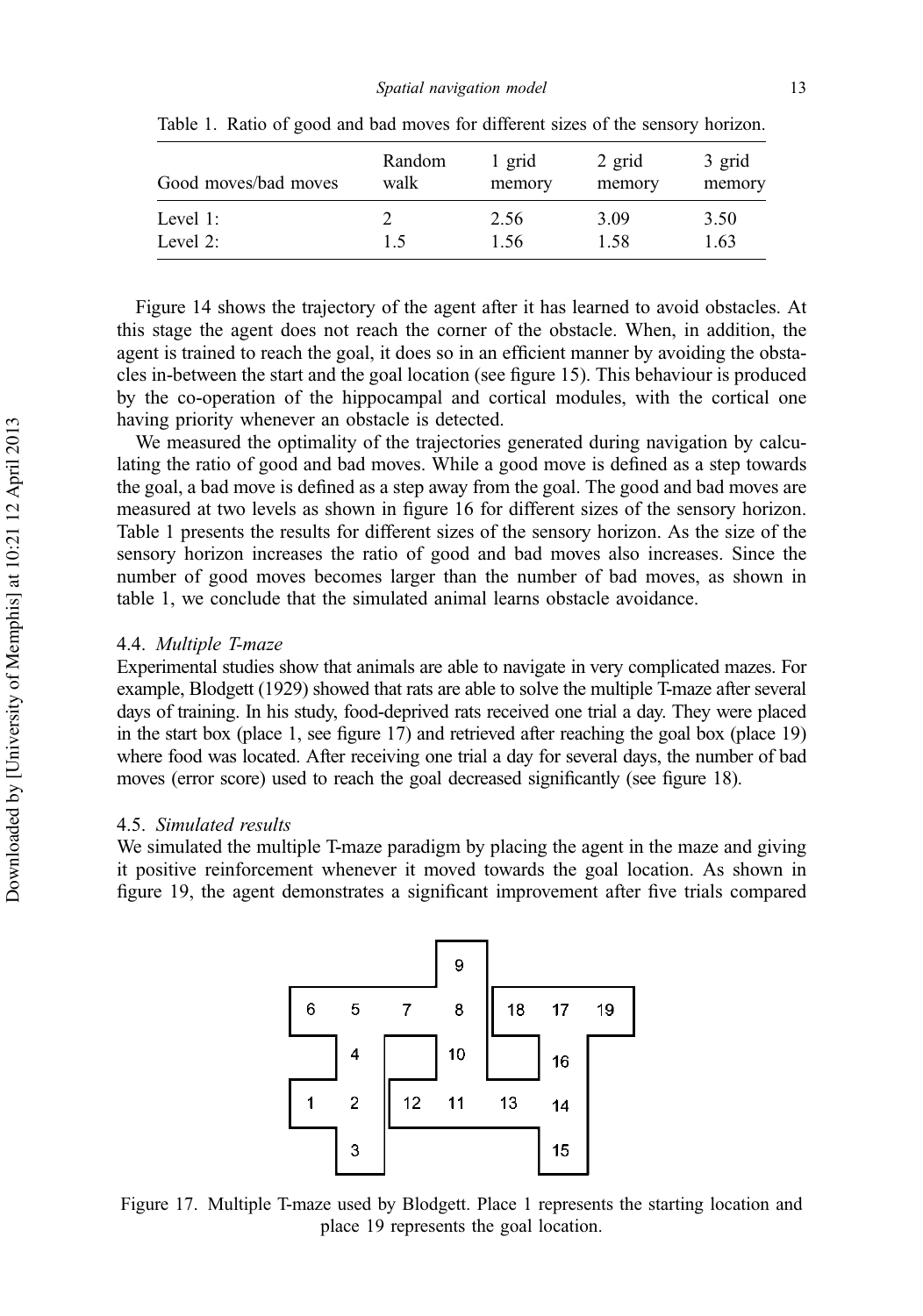

Figure 18. Performance of rats before and after training. The error score represents the number of wrong turns the rats made on their way to the goal location. Adapted from Blodgett (1929).

with the first training trial. The number of steps to the goal is significantly higher in the first trial than in the fourth and fifth trials (df = 20, t = 8.79, p < 0.001, df = 20, t = 7.46,  $p < 0.001$ , respectively). Figure 20 shows the best generated path between the start location and the goal.

### 4.6. Navigation in a Mars-like environment

A challenging navigation problem is to find the location of a goal in a Mars-like environment (Huntsberger 2001, Tunstel 2001). We tested our navigation model in a



Figure 19. Performance of the agent in the multiple T-maze.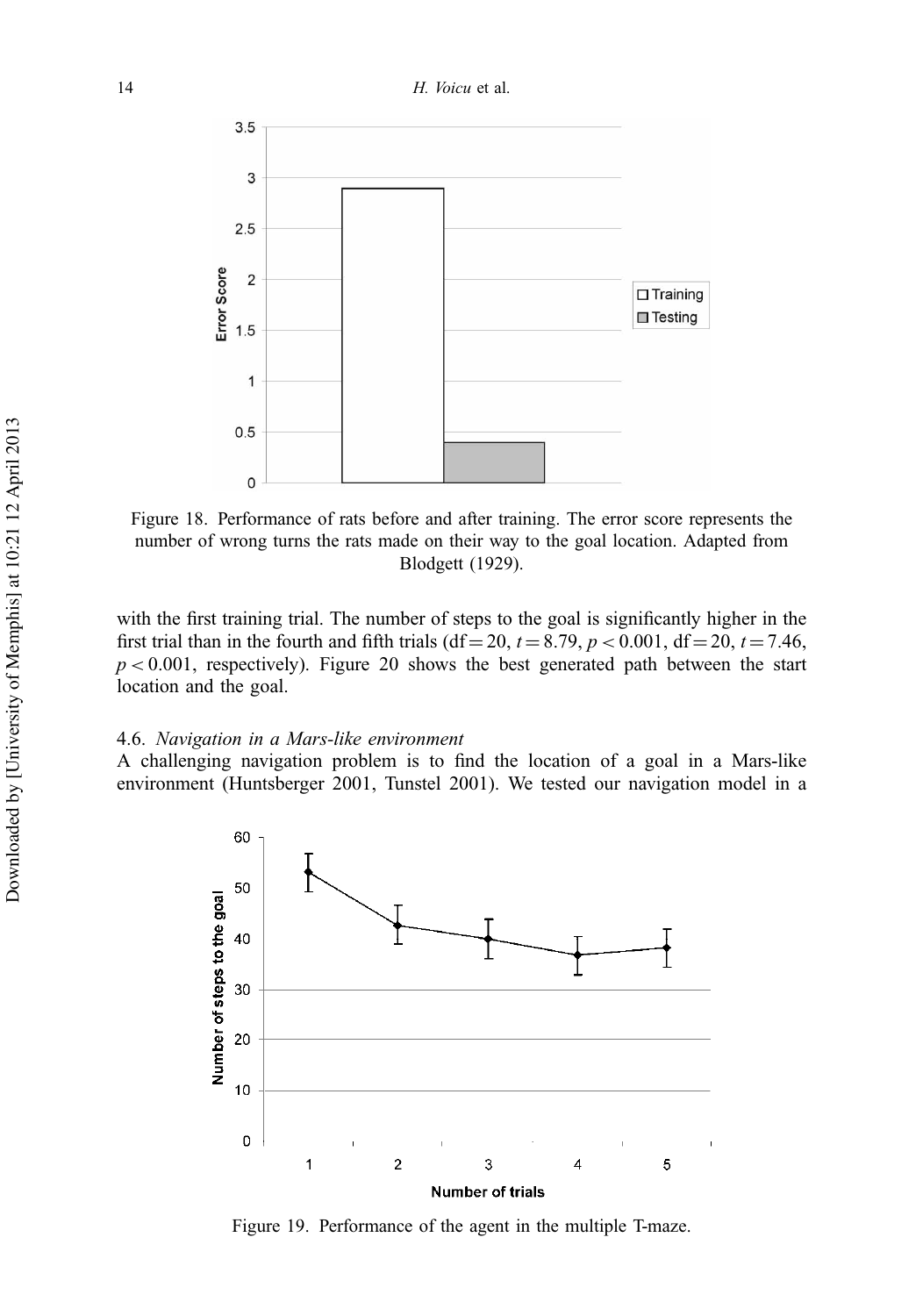

Figure 20. Best path generated by the model for the multiple T-maze task. The start location is in the lower-left position and the goal location is in the upper-right position.

simplified Mars-like environment that contains obstacles of different sizes. The size of the grid in this particular case is  $50 \times 50$ . Obstacles are uniformly distributed in the environment and their sizes have an exponential distribution. We used the same paradigm as for the goal finding task mentioned in section 4.1.

#### 4.7. Simulated results

As shown in figure 21, the agent is able to avoid the obstacles and reach the goal location by using a sub-optimal path. The average number of steps to the goal for random exploration is 2034, whereas after learning it decreases to 117.



Figure 21. Navigation in a Mars-like environment. Black polygons represent obstacles. The start and goal locations are indicated by the letters S (start) and G (goal). The environment is based on Tunstel (2001). The size of the grid is  $50 \times 50$ . Black circles represent the landmarks used by the localization system.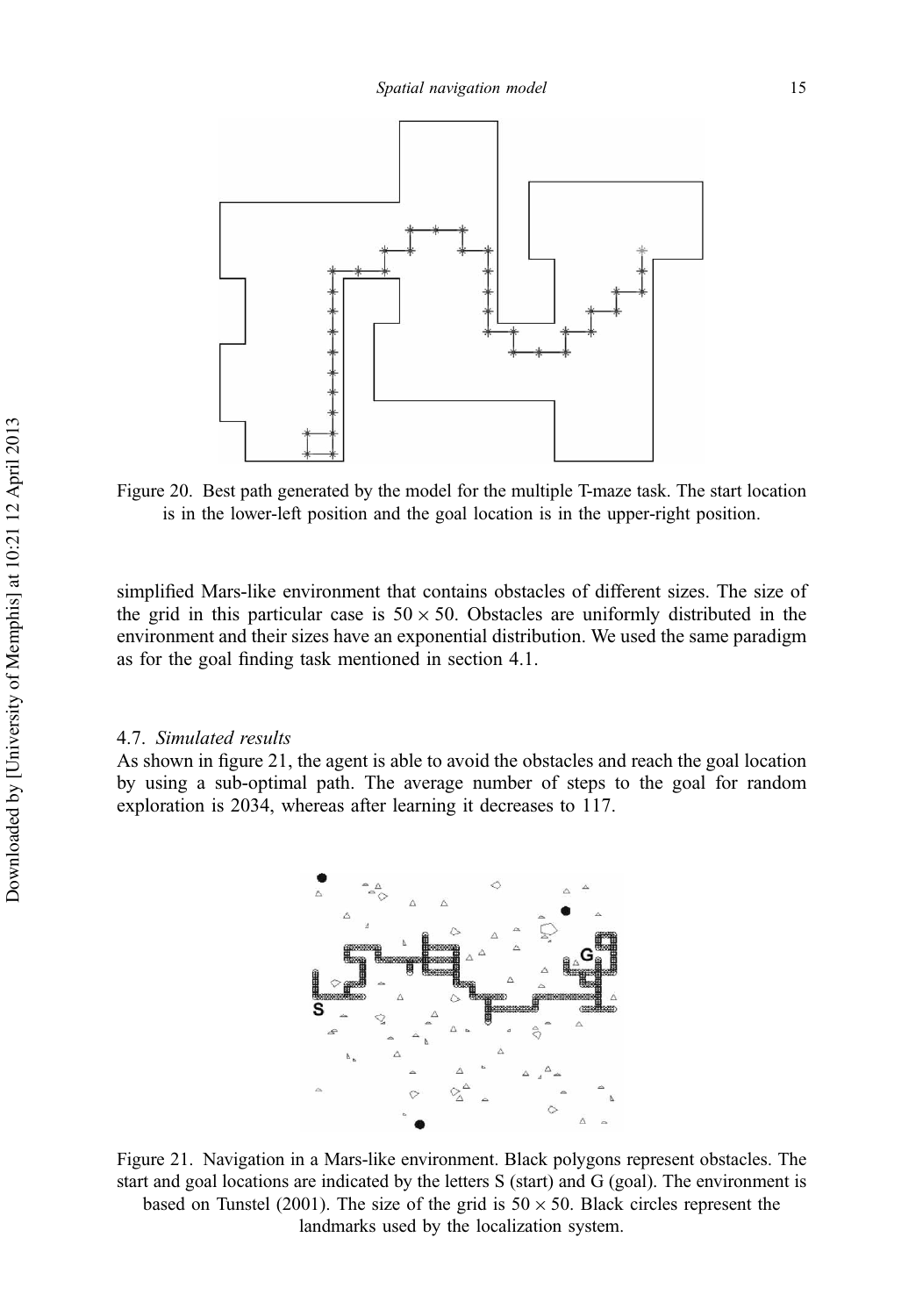### 5. Discussion

We have presented a neural dynamical model of spatial navigation that describes goal finding, detouring and shortcutting. The model has the following features. First, we used a localization system that uses high-level and low-level sensory information to provide a robust representation of space. Second, we used the chaotic dynamics of the KIII sets to implement pattern and place recognition systems. The place recognition system guides navigation based on global landmarks and the pattern recognition system performs obstacle avoidance based on local sensory information. Next, the connectivities between nodes in the third layer of the KIII sets are updated using a Hebbian learning rule. Finally, the decision of which place to move to next is based on the positive reinforcement the simulated animal receives while exploring the environment. Although it accomplishes the same navigational tasks as other related models of spatial navigation this novel approach is fundamentally different as it takes into consideration the chaotic dynamics observed at the EEG level.

The paradigms presented in this paper have been described by other models closely related to ours (Blum and Abbott 1996, Trullier and Meyer 1997). These models are based on experimental findings related to the properties of the place cells (O'Keefe and Dostrovsky 1971, O'Keefe and Recce 1993).

The Blum and Abbott (1996) and Trullier and Meyer (1997) models have many points in common with our model but also important differences, which allow them to capture diverse aspects of spatial navigation. Before presenting a comparison between their models and ours we shall describe their functioning at the conceptual level.

Blum and Abbott analysed the formation and exploitation of an internal representation of space (also known as the cognitive map) by taking into account the following factors. First, it was assumed that long-term potentation (LTP) occurs in the hippocampus only if presynaptic activity precedes postsynaptic activity by less than 200 ms. Postsynaptic activity before presynaptic activity cannot cause LTP or long-term depression (LTD). Second, CA3 is used as a recurrent network which is able to store connections between either place cells or other types of information like configuration and time. Third, the model receives the sensory information necessary to activate the current place cell and at the same time the heteroassociative network in CA3 and CA1 provides a shifted place code towards places that have been visited in the past. By taking into account the difference between the shifted position and the real location, the hippocampus is able to guide the navigation through the environment. During exploration, the model is able to update its internal representation of the environment and to restore it when needed.

The model proposed by Trullier and Meyer (1997) combines the long-term memory provided by the recurrent connections in CA3 with the ability to store sequence of places in a short-term memory (dentate gyrus). As in most of the spatial models of the hippocampus, the output of entorhinal cortex is used as a high-level sensory information system. In this model, the dentate gyrus plays the role of a short-term memory for the most recently visited places. This memory is fairly small (up to six to seven most recently visited places) and it is built on neurons that are able to fire repeatedly even when the input that caused the firing is lost. The activity of these neurons is modulated by the synaptic input from the entorhinal cortex. Consequently, whenever the local view is changed the short-term memory is erased and a new sequence is initiated. Therefore, the short-term memory holds sequences of places that correspond to straight lines in the environment.

The model takes advantage of the recurrent connections of the CA3. The model builds a map of the environment by using CA3 as a heteroassociative network which has the synapses not only updated using Hebbian learning but also gated by the head direction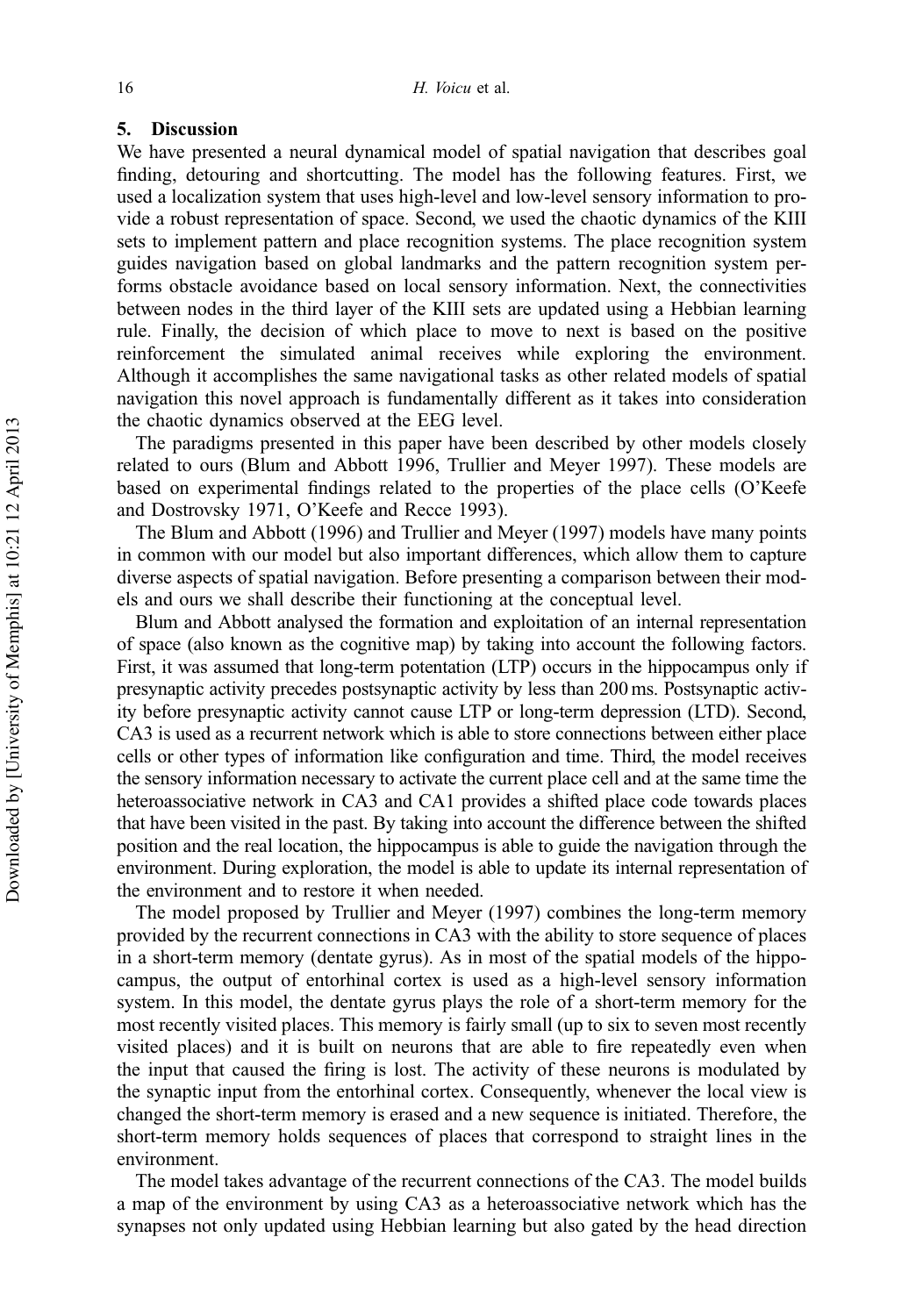Spatial navigation model 17

cells. The model also includes a layer of goal cells that encode the direction from the animal to certain goals in the environment. It is assumed that each cell starts firing at a specific place and continues to fire if the animal moves in a straight line. Once the model has learned the environment it is able to reach any goal from any starting position.

In terms of spatial representation, all three models use a finite grid as a simulated environment. While our model and Blum and Abbott's model assume no *a priori* representation of the simulated environment, Trullier and Meyer's model assumes that the internal representation of the simulated environment is formed during exploration. Unlike our model, which does not assume connections between adjacent cells on the grid, the other two models assume connections between cells that form paths in the environment. In all three models, the grid representation is provided by a localization system that produces a unique code for each cell in the grid.

One important difference between our model and the model of Blum and Abbott is in the mechanism that produces action. Whereas our model uses actions that were previously reinforced, Blum and Abbott suggest that directions for future movement are derived from the shifts of the position coded by the hippocampal place cells.

Another important aspect of the models is the learning procedure used for goal finding. Whereas Blum and Abbott's simulated organism needs to be moved away from the goal on successive runs so that it can produce stable behaviour, our model can learn the position of the goal from any starting place.

Still another important difference between our model and the other two is the way in which information is processed. Whereas our model encodes information in the amplitude of the oscillations generated by the KII units and the Hebbian synapses in the third layer of the KIII system, the other two models use firing rate and Hebbian synapses. Despite these differences the performance of our model matches that of the standard approaches.

#### 6. Conclusion

In this paper a KIV-based navigation model has been introduced. The model is able to show goal finding, detouring, shortcutting, maze learning and goal finding in cluttered environments. These are simple tasks that do not require very sophisticated navigation techniques. More complex spatial behaviour, like reaching a goal without relearning the environment with respect to that goal, requires an internal representation of the environment that does not depend on goals. This is the next step in our attempt to build a reliable and robust navigation system based on chaotic attractors.

#### Acknowledgements

This work is supported by NASA grant NCC2-1244.

#### **References**

Arleo, A., and Gerstner, W., 2000, Spatial cognition and neuro-mimetic navigation: a model of hippocampal place cell activity. *Biological Cybernetics*, 83: 287–299.

- Bachelder, I. A., and Waxman, A. M., 1994, Mobile robot visual mapping and localization: a view based neurocomputational architecture that emulates hippocampal place learning. Neural Networks, 7: 1083–1099.
- Balakrishnan, K., Bousquet, O., and Honavar, V., 1999, Spatial learning and localization in rodents: a computational model of the hippocampus and its implications for mobile robots. Adaptive Behavior, 7(2): 173–216.
- Benhamou, S., Bovet, P., and Poucet, B., 1995, A model for place navigation in mammals. Journal of Theoretical Biology, 173: 163–178.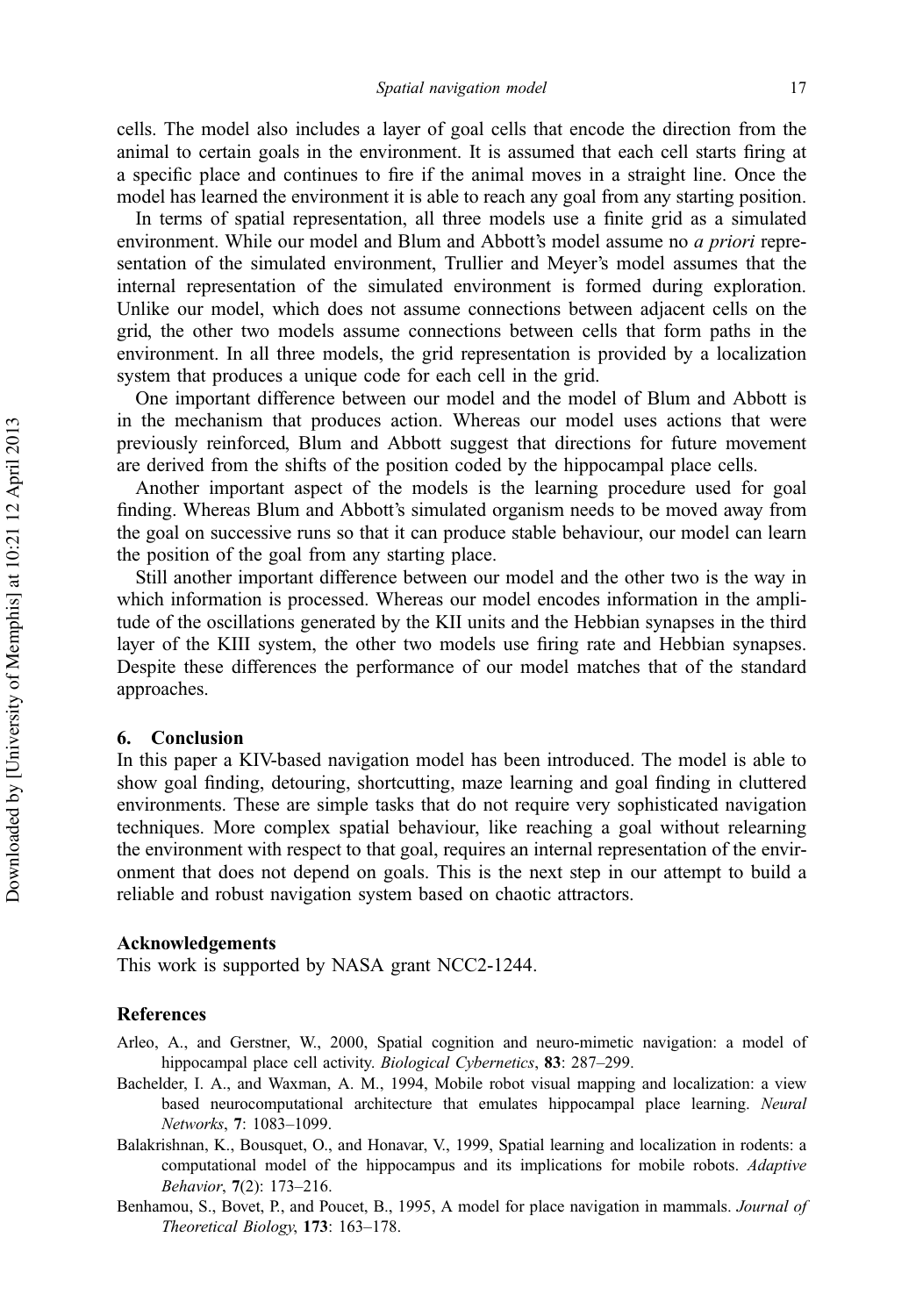- Blodgett, H. C., 1929, The effect of the introduction of reward upon maze performance of rats. University of California Publications in Psychology, 4: 113–134.
- Blum, K. I., and Abbott, L. F., 1996, A model of spatial map formation in the hippocampus of the rat. Neural Computation, 8: 85–93.
- Burgess, N., Recce, M., and O'Keefe, J., 1994, A model of hippocampal function. Neural Networks, 7: 1065–1081.
- Cartwright, B. A., and Collett, T. S., 1987, Landmark maps for honeybees. Biological Cybernetics, 57: 85–93.
- Chapuis, N., 1988, Les Operations Structurantes clans la Connaissance de I'espace chez Ies Mammifires: Detour, Raccourci et Retour, These de Doctorat d'Etat-es-Sciences, Universite d'Aix, Marseille II, France.
- Cheng, K., 1989, The vector sum model of pigeon landmark use. Journal of Experimental Psychology: Animal Behavioral Processes, 15: 366–375.
- Chown, E., Kaplan, S., and Kortenkamp, D., 1995, Prototypes, location, and associative networks (PLAN): toward a unified theory of cognitive mapping. Cognitive Science, 19: 1–51.
- Cramer, A. E., and Gallistel, C. R., 1997, Vervet monkeys as travelling salesmen. Nature, 387: 464.
- Dennis, W., 1929, The sensory control of the white rat in the maze habit. Journal of Genetic Psychology, 36: 59–90.
- Freeman, W. J., 1975, Mass Action in the Nervous System (New York: Academic Press).
- Freeman, W. J., 2000, How Brains Make up their Minds (Columbia: Columbia University Press).
- Freeman, W. J., 2000, Neurodynamics. An Exploration of Mesoscopic Brain Dynamics (London: Springer).
- Freeman, W. J., Chang, H. J., Burke, B. C., Rose, P. A., and Badler, J., 1997, Taming chaos: stabilization of aperiodic attractors by noise. IEEE Transactions on Circuits and Systems, 44: 989–996.
- Hasselmo, M. E., Hay, J., Ilyn, M., and Gorchetchnikov, A., 2002, Neuromodulation, theta rhythm and rat spatial navigation. Neural Networks, 15: 689–707.
- Huntsberger, T., 2001, Biologically inspired autonomous rover control. Autonomous Robots, 11: 341–346.
- Kozma, R., and Freeman, W. J., 2001, Chaotic resonance—methods and applications for robust classification of noisy and variable patterns. International Journal of Bifurcation & Chaos, 11: 1607–1629.
- Kozma, R., and Freeman, W. J., 2003, Basic principles of the KIV model and its application to the navigation problem. Journal of Integrative Neuroscience, 2: 1–21.
- Kuipers, B., 1978, Modeling spatial knowledge. Cognitive Science, 2: 129–153.
- Levenick, J. R., 1991, NAPS: a connectionist implementation of cognitive maps. Connection Science, 3(2): 107–126.
- Menzel, E. W. Jr., 1973, Chimpanzee spatial memory organization. Science, 182: 943–945.
- Morris, R. G. M., 1981, Spatial localization does not require the presence of local cues. *Learning and* Motivation, 12: 239–260.
- Morris, R. G. M., Garrud, P., Rawlins, J. N. P., and O'Keefe, J., 1982, Place navigation impaired in rats with hippocampal lesions. *Nature*, **297**: 681–683.
- O'Keefe, J., and Dostrovsky, J., 1971, The hippocampus as a spatial map. Preliminary evidence from unit activity in the freely moving rat. Brain Research, 34: 171.
- O'Keefe. J., and Recce, M. L., 1993, Phase relationship between hippocampal place units and the EEG theta rhythm. Hippocampus, 3: 317–330.
- Reid, A. K., and Staddon, J. E. R., 1998, A dynamic route finder for the cognitive map. Psychological Review, 105: 585–601.
- Rofer, T., and Jungel, M., 2003, Fast and robust edge-based localization in the Sony four-legged robot league. RobotWorld Cup Soccer Games and Conferences. Lecture Notes in Artificial Intelligence (Berlin: Springer).
- Samsonovich, A., and McNaughton, B. L., 1997, Path integration and cognitive mapping in a continuous attractor neural network model. Journal of Neuroscience, 17(15): 5900–5920.
- Santschi, F., 1913, Comment s'orientent les fourmis. Revue Suisse de Zoologie, 21(12): 347–425.
- Schmajuk, N. A., and Thieme, A. D., 1992, Purposive behavior and cognitive mapping: an adaptive neural network. Biological Cybernetics, 67: 165–174.